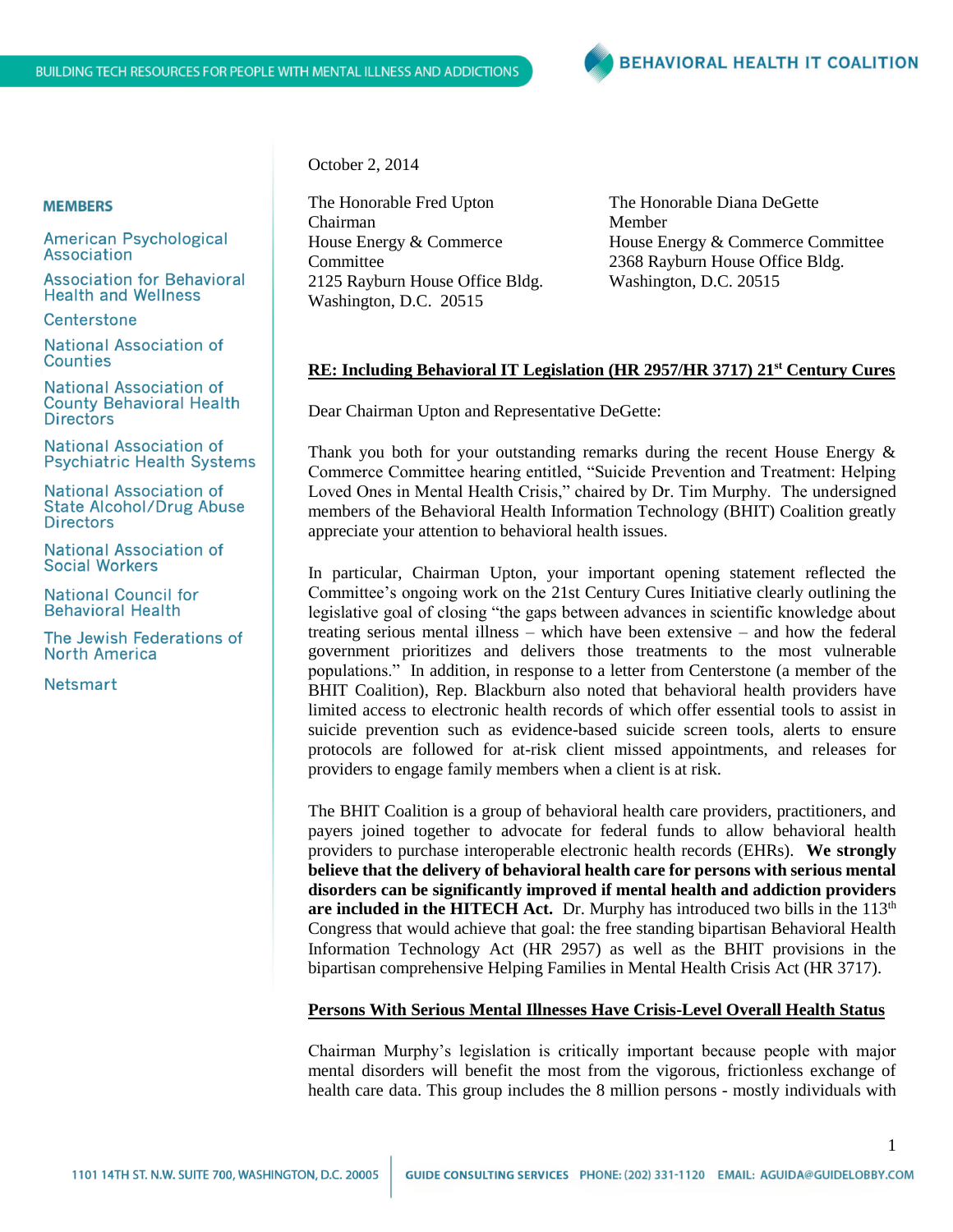# **MEMBERS**

**American Psychological** Association

**Association for Behavioral Health and Wellness** 

Centerstone

National Association of **Counties** 

**National Association of County Behavioral Health Directors** 

**National Association of Psychiatric Health Systems** 

**National Association of State Alcohol/Drug Abuse Directors** 

**National Association of Social Workers** 

**National Council for Behavioral Health** 

The Jewish Federations of **North America** 

**Netsmart** 

severe and persistent mental illnesses - served by the public mental health system. In Michigan and Colorado, a combined total of nearly 300,000 people are served by public mental health agencies at the state and county level.

A wide array of recent studies indicate that these patients possesses an exceedingly poor overall health status. For example, a *Synthesis Project* analysis issued by the Kaiser Family Foundation with support from the Robert Wood Johnson Foundation points to a strikingly high incidence of comorbid cancer, heart disease, diabetes and asthma among Americans with mental disorders. Specifically, according to federal government data:

- **76.2%** of Medicaid recipients with **asthma and/or COPD** also have severe mental disorders and comorbid addiction disorders.
- **73.7%** of Medicaid recipients with **coronary heart disease** also have severe mental illnesses and comorbid addiction disorders.
- **67.9%** of Medicaid recipients with **diabetes** also have serious mental and substance use disorders.

Among Medicare beneficiaries, those with serious mental illness (SMI) such as major depression, bipolar disorder and schizophrenia are more than twice as likely to have three or more chronic, comorbid conditions.

A study published in a Centers for Disease Control and Prevention (CDC) publication *Preventing Chronic Disease* found the predictable consequences. In short, people with SMI – particularly those served in state mental health systems - die 25 years sooner than other Americans while experiencing elevated levels of morbidity. It is important to put these studies in context: there are very few patient populations served by any federal health programs in the jurisdiction of the House Energy & Commerce Committee that experience such poor overall health. In fact, the available data suggests that people with mental illnesses like schizophrenia and bipolar in the United States have average life expectancy similar to the citizens of poor Sub-Saharan African nations (who lack access to clean water and vaccinations against preventable communicable diseases).

## **21st Century Cures – Digital Component Should Incorporate BHIT**

For many months now, the Committee has been diligently working on bipartisan  $21<sup>st</sup>$ Century Cures legislation that will improve health care in America by speeding the discovery of clues in basic science, streamlining the drug and device development process and unleashing "the power of digital medicine."

On June 24, 2014, the Committee convened a *21st Century Cures Roundtable: Digital Health Care.* The witnesses and participants at the roundtable reflected an astonishing array of voices ranging from patients' groups and nationally recognized providers to federal agencies and insurers, including the American Diabetes Association, the Cleveland Clinic, IBM, Intel, and Athenahealth. While each brought their own unique perspective and testified for different policy priorities, they all seemed to agree on a